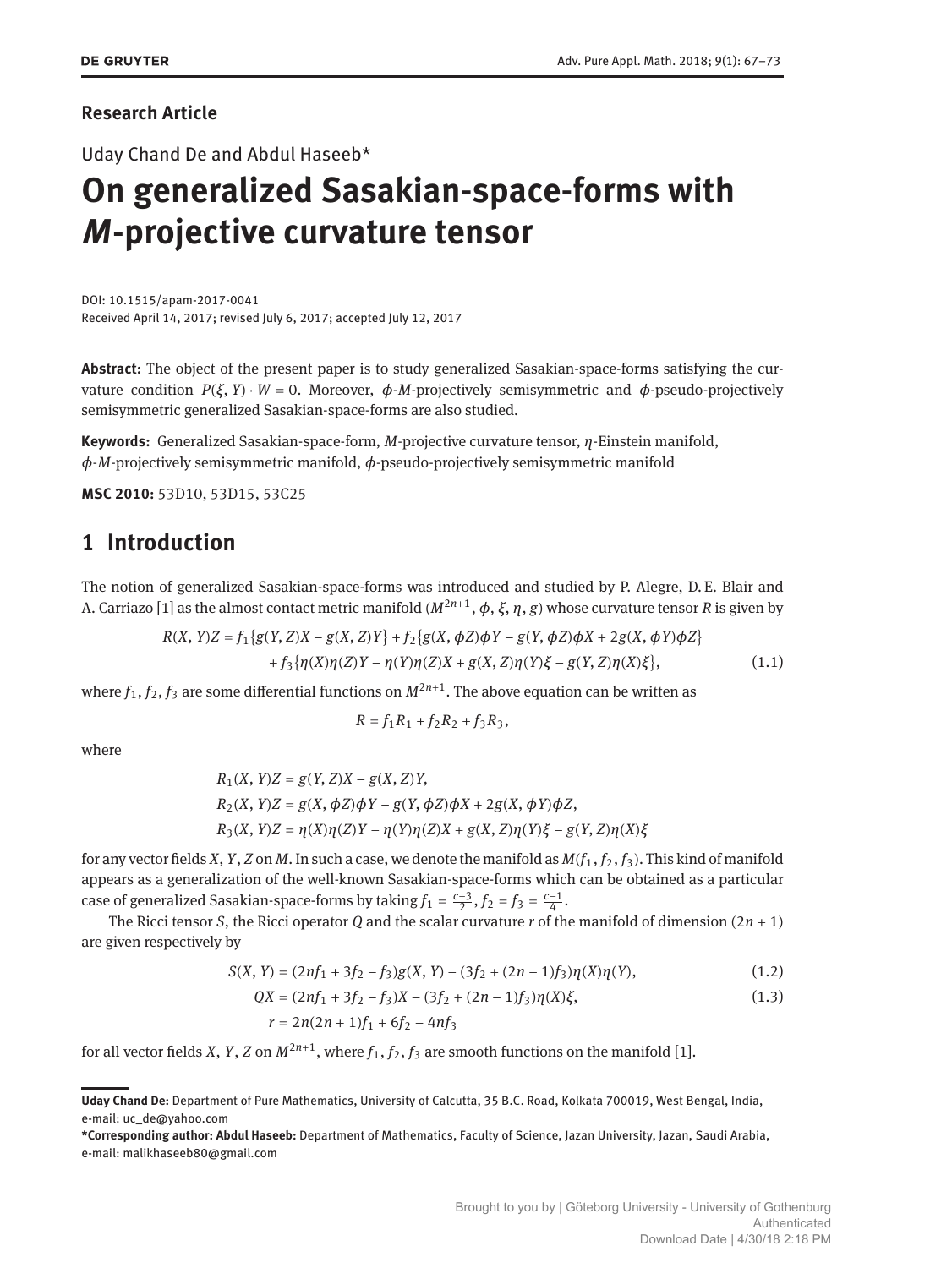In 2008, F. Gherib, M. Gorine and M. Belkhelfa [9] have studied parallel and semisymmetry of projective, Weyl-conformal and concircular curvature tensors in generalized Sasakian-space-forms, while U. C. De and P. Majhi [7] studied *ϕ*-Weyl semisymmetric and *ϕ*-projectively semisymmetric generalized Sasakian-spaceforms. Recently, J. P. Singh [15] studied *M*-projectively locally symmetric and locally *ϕ*-symmetric generalized Sasakian-space-forms, while Venkatesha and B. Sumangala [16] have studied *M*-projectively flat generalized Sasakian-space-forms and they proved that the generalized Sasakian-space-form is irrotational if and only if it is *M*-projectively flat. It is known that any three-dimensional  $(α, β)$ -trans-Sasakian manifold with  $α, β$ depending on *ξ* is a generalized Sasakian-space-form [2]. Generalized Sasakian-space-forms have also been studied by several authors in the papers [3, 6, 8, 10, 14] and many others.

In 1971, G. P. Pokhariyal and R. S. Mishra [12] introduced a new curvature tensor and called it *M*-projective curvature tensor. In 1975, R. H. Ojha [11] studied the properties of the *m*-projective curvature tensor in a Kaehler manifold. In 2010, S. K. Chaubey and R. H. Ojha [5] studied the properties of the *M*-projective curvature tensor of a Kenmotsu manifold.

Motivated by the above studies, in this paper we study generalized Sasakian-space-forms with *M*-projective curvature tensor. The paper is organized as follows: In Section 2, we review some preliminary results. In Section 3, we study generalized Sasakian-space-forms satisfying the curvature condition  $P(\xi, Y) \cdot W = 0$ . Sections 4 and 5 deal with *ϕ*-*M*-projectively semisymmetric and *ϕ*-pseudo-projectively semisymmetric generalized Sasakian-space-forms, respectively.

#### **2 Preliminaries**

If, on an odd-dimensional differentiable manifold *M*2*n*+<sup>1</sup> of differentiability class *C r*+1 , there exist a vector valued real linear function *ϕ*, a 1-form *η*, the associated vector őeld *ξ* and the Riemannian metric *g* satisfying

$$
\phi^2 X = -X + \eta(X)\xi, \qquad \phi(\xi) = 0, \tag{2.1}
$$

$$
\eta(\xi) = 1, \qquad g(X, \xi) = \eta(X), \quad \eta(\phi X) = 0, \tag{2.2}
$$

$$
g(\phi X, \phi Y) = g(X, Y) - \eta(X)\eta(Y)
$$
\n(2.3)

for arbitrary vector fields *X* and *Y*, then  $(M^{2n+1}, g)$  is said to be an almost contact metric manifold [4] and the structure  $(\phi, \xi, \eta, g)$  is called an almost contact metric structure to  $M^{2n+1}.$  In view of (2.1)–(2.3), we have

$$
g(\phi X, Y) = -g(X, \phi Y), \quad g(\phi X, X) = 0,
$$
  

$$
(\nabla_X \eta)Y = g(\nabla_X \xi, Y).
$$

By virtue of equations  $(1.1)$ – $(1.3)$ , we have

$$
R(X, Y)\xi = (f_1 - f_3)[\eta(Y)X - \eta(X)Y],
$$
  
\n
$$
R(\xi, X)Y = -R(X, \xi)Y = (f_1 - f_3)[g(X, Y)\xi - \eta(Y)X],
$$
  
\n
$$
\eta(R(X, Y)Z) = (f_1 - f_3)[g(Y, Z)\eta(X) - g(X, Z)\eta(Y)],
$$
  
\n
$$
S(X, \xi) = 2n(f_1 - f_3)\eta(X), \quad S(\xi, \xi) = 2n(f_1 - f_3),
$$
  
\n
$$
Q\xi = 2n(f_1 - f_3)\xi,
$$
\n(2.4)

where  $g(OX, Y) = S(X, Y)$ .

A generalized Sasakian-space-form is said to be an *η*-Einstein manifold if its Ricci tensor *S* is of the form

$$
S(X, Y) = lg(X, Y) + m\eta(X)\eta(Y)
$$

for arbitrary vector fields *X* and *Y*, where *l* and *m* are smooth functions on  $M^{2n+1}$ .

**Definition 2.1** ([7]). For  $n > 1$ , an almost contact metric manifold  $(M^{2n+1}, g)$  is said to be  $\phi$ -*M*-projectively semisymmetric if  $W(X, Y) \cdot \phi = 0$  on *M* for all *X*,  $Y \in \chi(M)$ .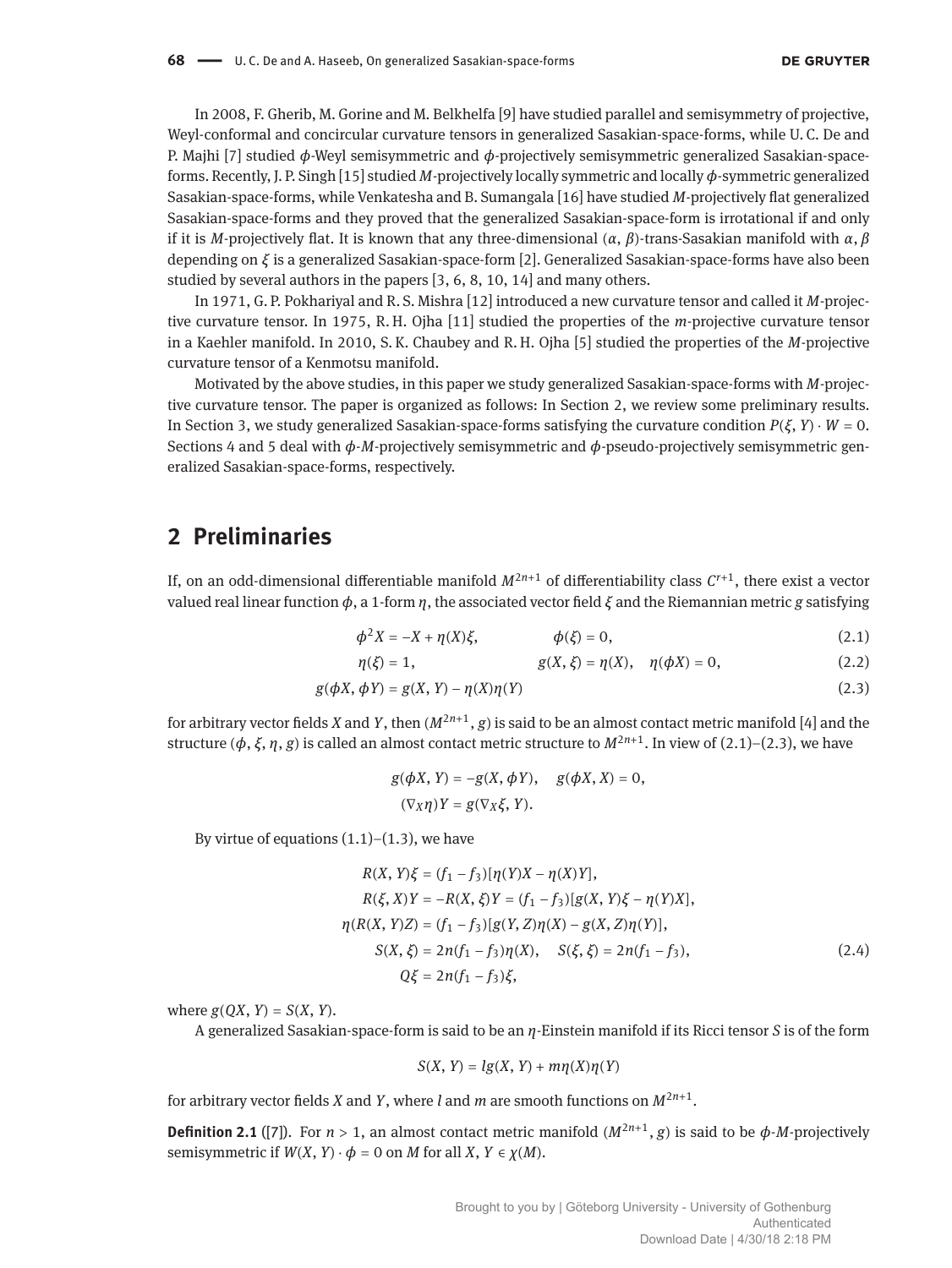**Definition 2.2** ([7]). For  $n > 1$ , an almost contact metric manifold  $(M^{2n+1}, g)$  is said to be  $\phi$ -pseudo-projectively semisymmetric if  $P(X, Y) \cdot \phi = 0$  on *M* for all *X*,  $Y \in \chi(M)$ .

For *n* > 1 and a (2*n* + 1)-dimensional almost contact metric manifold, the *M*-projective curvature tensor *W* (see [11, 15]) and the pseudo-projective curvature tensor *P* (see [13]) are given respectively by

$$
W(X, Y)Z = R(X, Y)Z - \frac{1}{4n} [S(Y, Z)X - S(X, Z)Y + g(Y, Z)QX - g(X, Z)QY]
$$
\n(2.5)

and

$$
P(X, Y)Z = aR(X, Y)Z + b[S(Y, Z)X - S(X, Z)Y] - \frac{r}{(2n+1)}\left(\frac{a}{2n} + b\right)[g(Y, Z)X - g(X, Z)Y],\tag{2.6}
$$

where *a* and *b* are constants such that  $a, b \ne 0$  and *R*, *S* and *r* are the Riemannian curvature tensor of type (0, 2), the Ricci tensor and the scalar curvature of *M*, respectively. If  $a = 1$ ,  $b = -\frac{1}{2n}$ , then (2.6) takes the form

$$
P(X, Y)Z = \bar{P}(X, Y)Z,
$$

where  $\bar{P}$  is the projective curvature tensor.

For further use, we state the following lemma without proof.

**Lemma 2.3.** *Let M be a* (2*n* + 1)*-dimensional generalized Sasakian-space-form with M-projective curvature tensor. Then*

$$
W(\xi, Y)Z = (f_1 - f_3)[g(Y, Z)\xi - \eta(Z)Y]
$$
  
 
$$
- \frac{1}{4n} [S(Y, Z)\xi - 2n(f_1 - f_3)\eta(Z)Y + 2n(f_1 - f_3)g(Y, Z)\xi - \eta(Z)QY],
$$
 (2.7)

$$
\eta(W(\xi, Y)Z) = \frac{(f_1 - f_3)}{2}g(Y, Z) - \frac{1}{4n}S(Y, Z),\tag{2.8}
$$

$$
\eta(W(\xi, Y)\xi) = 0, \quad \eta(W(Y, Z)\xi) = 0, \quad \eta(W(\xi, \xi)\xi) = 0,
$$
\n(2.9)

$$
S(Y, W(\xi, Z)\xi) = \frac{3f_2 + (2n - 1)f_3}{4n}S(Y, Z) - \frac{(3f_2 + (2n - 1)f_3)(f_1 - f_3)}{2}\eta(Y)\eta(Z),
$$
  
\n
$$
S(\xi, W(\xi, Y)\xi) = 0,
$$
\n(2.10)

$$
g(Y, W(\xi, Z)\xi) = -\frac{(f_1 - f_3)}{2}g(Y, Z) + \frac{1}{4n}S(Y, Z),
$$
  
\n
$$
\eta(W(QY, Z)\xi) = 0, \quad \eta(W(\xi, QY)\xi) = 0,
$$
  
\n
$$
\eta(W(\xi, Z)QY) = \frac{1}{2}(f_1 - f_3)S(Y, Z) - \frac{1}{4n}S(U, QY),
$$
  
\n
$$
P(\xi, Y)Z = \left[a(f_1 - f_3) - \frac{r}{(2n+1)}\left(\frac{a}{2n} + b\right)\right][g(Y, Z)\xi - \eta(Z)Y] + b[S(Y, Z)\xi - S(\xi, Z)Y]
$$
\n(2.11)

*for all X*,  $Y, Z \in \chi(M)$ *.* 

#### **3 Generalized Sasakian-space-forms satisfying** *P***(***ξ***,** *Y***) ⋅** *W* **= 0**

**Theorem 3.1.** *For n* > 1,  $a(2n + 1)$ *-dimensional generalized Sasakian-space-form satisfying P(* $\xi$ *,*  $Y$ *) ⋅ W = 0 is an η-Einstein manifold.*

*Proof.* Let us consider a generalized Sasakian-space-form satisfying

$$
P(X, Y) \cdot W(Z, U)V = 0.
$$

This implies that

 $P(X, Y)W(Z, U)V - W(P(X, Y)Z, U)V - W(Z, P(X, Y)U)V - W(Z, U)P(X, Y)V = 0.$  (3.1)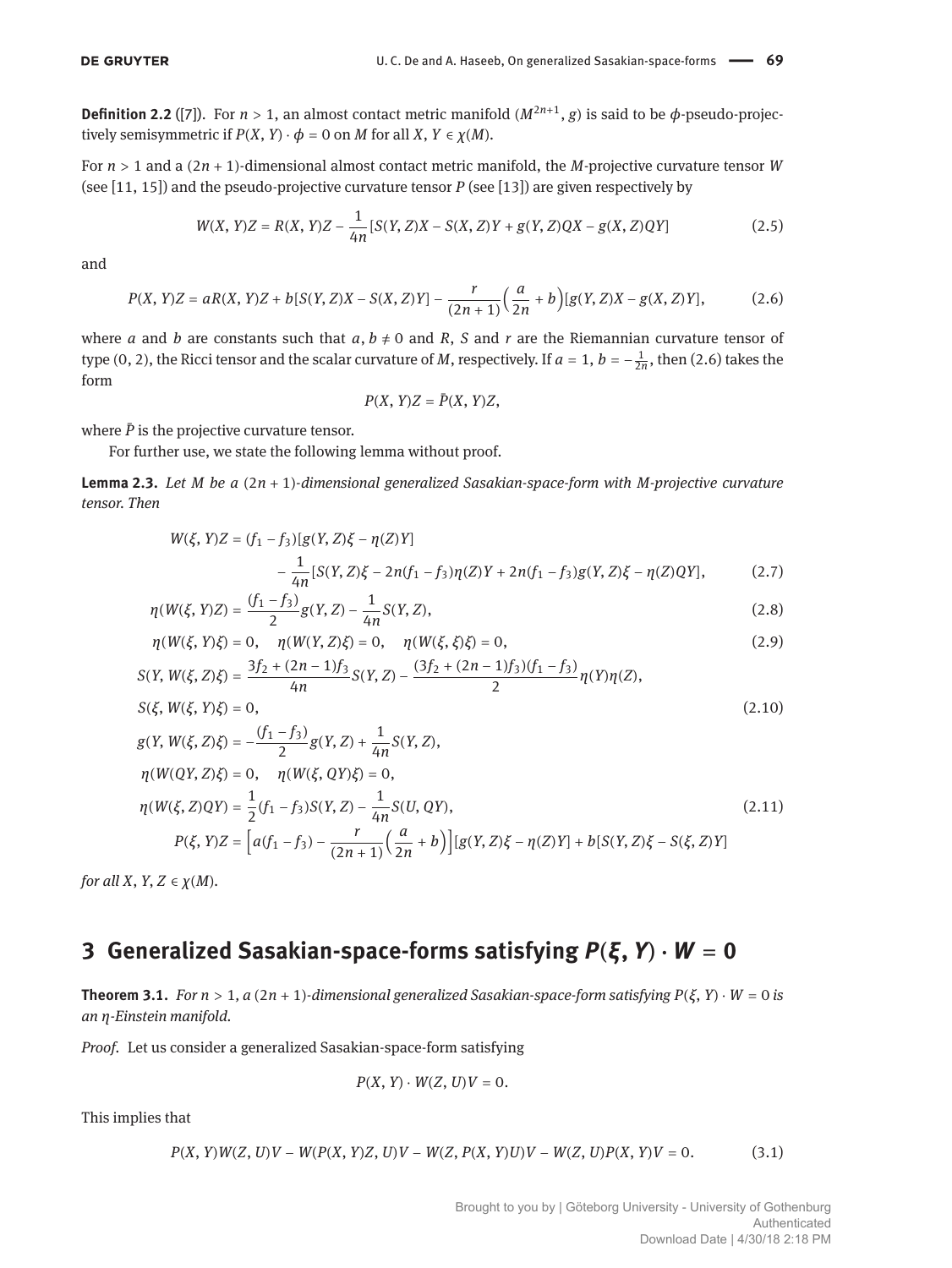Replacing  $X = \xi$  in (3.1), we have

$$
P(\xi, Y)W(Z, U)V - W(P(\xi, Y)Z, U)V - W(Z, P(\xi, Y)U)V - W(Z, U)P(\xi, Y)V = 0.
$$
\n(3.2)

In view of (2.11), we have

$$
P(\xi, Y)W(Z, U)V = \left[a(f_1 - f_3) - \frac{r}{(2n+1)}\left(\frac{a}{2n} + b\right)\right][g(Y, M(Z, U)V)\xi - \eta(M(Z, U)V)Y] + b[S(Y, W(Z, U)V)\xi - S(\xi, W(Z, U)V)Y],
$$
\n(3.3)

$$
W(P(\xi, Y)Z, U)V = \left[a(f_1 - f_3) - \frac{r}{(2n+1)}\left(\frac{a}{2n} + b\right)\right][g(Y, Z)W(\xi, U)V - \eta(Z)W(Y, U)V] + b[S(Y, Z)W(\xi, U)V - S(\xi, Z)W(Y, U)V],
$$
\n(3.4)

$$
W(Z, P(\xi, Y)U)V = \left[a(f_1 - f_3) - \frac{r}{(2n+1)}\left(\frac{a}{2n} + b\right)\right][g(Y, U)W(Z, \xi)V - \eta(U)W(Z, Y)V] + b[S(Y, U)W(Z, \xi)V - S(\xi, U)W(Z, Y)V]
$$
\n(3.5)

$$
W(Z, U)P(\xi, Y)V = \left[a(f_1 - f_3) - \frac{r}{(2n+1)}\left(\frac{a}{2n} + b\right)\right][g(Y, V)W(Z, U)\xi - \eta(V)W(Z, U)Y] + b[S(Y, V)W(Z, U)\xi - S(\xi, V)W(Z, U)Y].
$$
\n(3.6)

Now, putting (3.3)–(3.6) in (3.2) and taking the inner product with  $\zeta$ , we have

$$
\[ a(f_1 - f_3) - \frac{r}{(2n+1)} \Big( \frac{a}{2n} + b \Big) \] [g(Y, W(Z, U)V) - \eta (W(Z, U)V) \eta (Y) - g(Y, Z) \eta (W(\xi, U)V) + \eta (Z) \eta (W(Y, U)V) - g(Y, U) \eta (W(Z, \xi)V) + \eta (U) \eta (W(Z, Y)V) - g(Y, V) \eta (W(Z, U)\xi) + \eta (V) \eta (W(Z, U)Y) ]
$$
  
+  $b [S(Y, W(Z, U)V) - S(\xi, W(Z, U)V) \eta (Y) - S(Y, Z) \eta (W(\xi, U)V) - S(Y, U) \eta (W(Z, \xi)V) - S(Y, V) \eta (W(Z, U)\xi) + S(\xi, Z) \eta (W(Y, U)V) + S(\xi, U) \eta (W(Z, Y)V) + S(\xi, V) \eta (W(Z, U)Y) ] = 0. \tag{3.7}$ 

Replacing again *Z* and *V* by *ξ* and using (2.2), equation (3.7) takes the form

$$
\[ a(f_1 - f_3) - \frac{r}{(2n+1)} \Big( \frac{a}{2n} + b \Big) \] [ g(Y, W(\xi, U)\xi) - \eta(W(\xi, U)\xi)\eta(Y) - \eta(Y)\eta(W(\xi, U)\xi) + \eta(W(Y, U)\xi) - g(Y, U)\eta(W(\xi, \xi)\xi) + \eta(U)\eta(W(\xi, Y)\xi) - \eta(Y)\eta(W(\xi, U)\xi) + \eta(W(\xi, U)Y) \] + b \[ S(Y, W(\xi, U)\xi) - S(\xi, W(\xi, U)\xi)\eta(Y) - S(Y, \xi)\eta(W(\xi, U)\xi) - S(Y, \xi)\eta(W(\xi, U)\xi) + S(\xi, \xi)\eta(W(Y, U)\xi) + S(\xi, \xi)\eta(W(\xi, Y)\xi) + S(\xi, \xi)\eta(W(\xi, U)Y) \] = 0. \tag{3.8}
$$

By making use of (2.8), equation (3.8) reduces to

$$
\Big[a(f_1 - f_3) - \frac{r}{(2n+1)}\Big(\frac{a}{2n} + b\Big)\Big] [g(Y, W(\xi, U)\xi) + \eta(W(\xi, U)Y)] + b[S(Y, W(\xi, U)\xi) + S(\xi, \xi)\eta(W(\xi, U)Y)] = 0,
$$

which in view of (2.4), (2.7), (2.9) and (2.10) gives

$$
b\left[\frac{3f_2+(4n-1)f_3-2nf_1}{4n}S(Y,U)+n(f_1-f_3)^2g(Y,U)-\frac{(f_1-f_3)(3f_2+(2n-1)f_3)}{2}\eta(Y)\eta(U)\right]=0.\tag{3.9}
$$

By simplifying, (3.9) takes the form

$$
S(Y, U) = \frac{4n^2(f_1 - f_3)^2}{2nf_1 - (4n - 1)f_3 - 3f_2}g(Y, U) - \frac{2n(f_1 - f_3)(3f_2 + (2n - 1)f_3)}{2nf_1 - (4n - 1)f_3 - 3f_2}\eta(Y)\eta(U), \quad \text{where } b \neq 0.
$$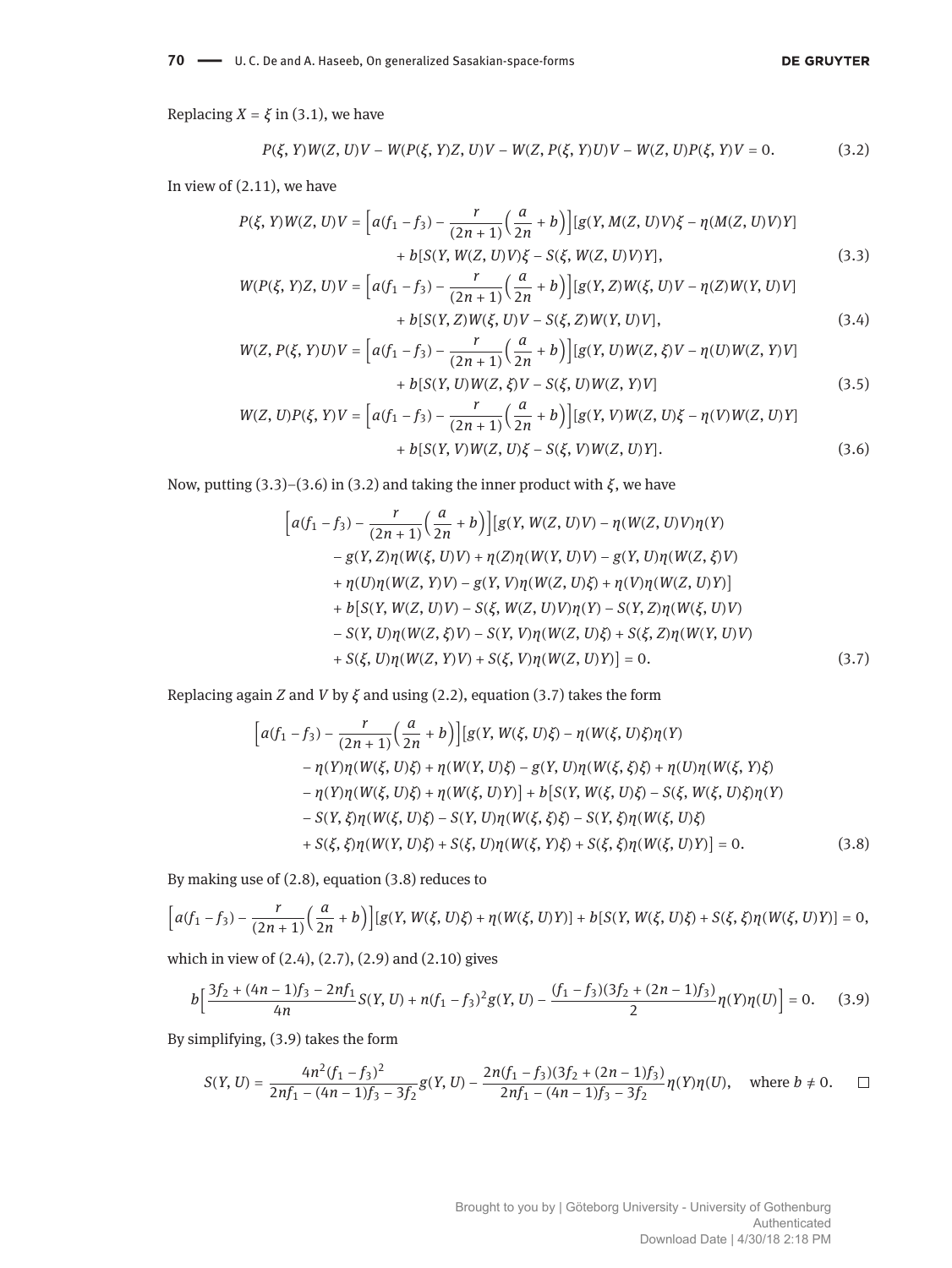## **4** *ϕ***-***M***-projectively semisymmetric generalized Sasakian-space-forms**

For *n* > 1, let *M* be a (2*n* + 1)-dimensional *ϕ*-*M*-projectively semisymmetric generalized Sasakian-spaceform. Therefore,  $W(X, Y) \cdot \phi = 0$  turns into

$$
(W(X, Y) \cdot \phi)Z = W(X, Y)\phi Z - \phi W(X, Y)Z = 0
$$
\n
$$
(4.1)
$$

for any vector fields *X*, *Y*, *Z*  $\in$  *χ*(*M*). Now from (2.5) we have

$$
W(X, Y)\phi Z = R(X, Y)\phi Z - \frac{1}{4n}[S(Y, \phi Z)X - S(X, \phi Z)Y + g(Y, \phi Z)QX - g(X, \phi Z)QY].
$$
 (4.2)

In view of (1.1), (1.2), (1.3) and (2.2), equation (4.2) yields

$$
W(X, Y)\phi Z = [g(Y, \phi Z)X - g(X, \phi Z)Y]\left(\frac{f_3 - 3f_2}{2n}\right) + f_2[-g(X, Z)\phi Y + \eta(X)\eta(Z)\phi Y + g(Y, Z)\phi X - \eta(Y)\eta(Z)\phi X - 2g(X, \phi Y)Z + 2\eta(Z)g(X, \phi Y)\xi]\n+ [g(X, \phi Z)\eta(Y)\xi - g(Y, \phi Z)\eta(X)\xi]\left(\frac{2nf_3 - 3f_2 + f_3}{4n}\right).
$$
\n(4.3)

Similarly,

$$
\phi W(X, Y)Z = [g(Y, Z)\phi X - g(X, Z)\phi Y]\left(\frac{f_3 - 3f_2}{2n}\right) + f_2[g(Y, \phi Z)X - g(X, \phi Z)Y + g(X, \phi Z)\eta(Y)\xi
$$
  

$$
- g(Y, \phi Z)\eta(X)\xi - 2g(X, \phi Y)Z + 2g(X, \phi Y)\eta(Z)\xi]
$$
  

$$
+ [\eta(X)\phi Y - \eta(Y)\phi X]\eta(Z)\left(\frac{2nf_3 - 3f_2 + f_3}{4n}\right).
$$
 (4.4)

From (4.1), (4.3) and (4.4) we have

$$
[g(Y, \phi Z)X - g(X, \phi Z)Y - g(Y, Z)\phi X + g(X, Z)\phi Y]\left(\frac{f_3 - 3f_2 - 2nf_2}{2n}\right) + [g(X, \phi Z)\eta(Y)\xi - g(Y, \phi Z)\eta(X)\xi]\left(\frac{2nf_3 - 3f_2 + f_3 - 2nf_2}{2n}\right) + [\eta(X)\eta(Z)\phi Y - \eta(Y)\eta(Z)\phi X]\left(\frac{4nf_2 - 2nf_3 + 3f_2 - f_3}{4n}\right) = 0.
$$
(4.5)

Putting  $Y = \xi$  in (4.5), we obtain

$$
f_3g(X,\phi Z)\xi+\eta(Z)\phi X\Big(\frac{2nf_3-f_3+3f_2}{4n}\Big)=0.
$$

Now, considering *Z* to be orthogonal to *ξ*, we have  $η(Z) = 0$  and  $g(X, φZ) \neq 0$ , which implies that  $f_3 = 0$  and therefore  $f_2 = 0$ . Thus we have the following proposition.

**Proposition 4.1.** *Let n* > 1 *and let M be a* (2*n* + 1)*-dimensional ϕ-M-projectively semisymmetric generalized Sasakian-space-form. Then*  $f_2 = f_3 = 0$  *holds.* 

Suppose  $f_3 = 0$ . Therefore  $W = 0$ , and hence  $W(X, Y) \cdot \phi = 0$ . Thus in view of Proposition 4.1, we can state the following theorem.

**Theorem 4.2.** *For n* > 1*, a* (2*n* + 1)*-dimensional generalized Sasakian-space-form M is ϕ-M projectively semisymmetric if and only if*  $f_2 = f_3 = 0$ *.*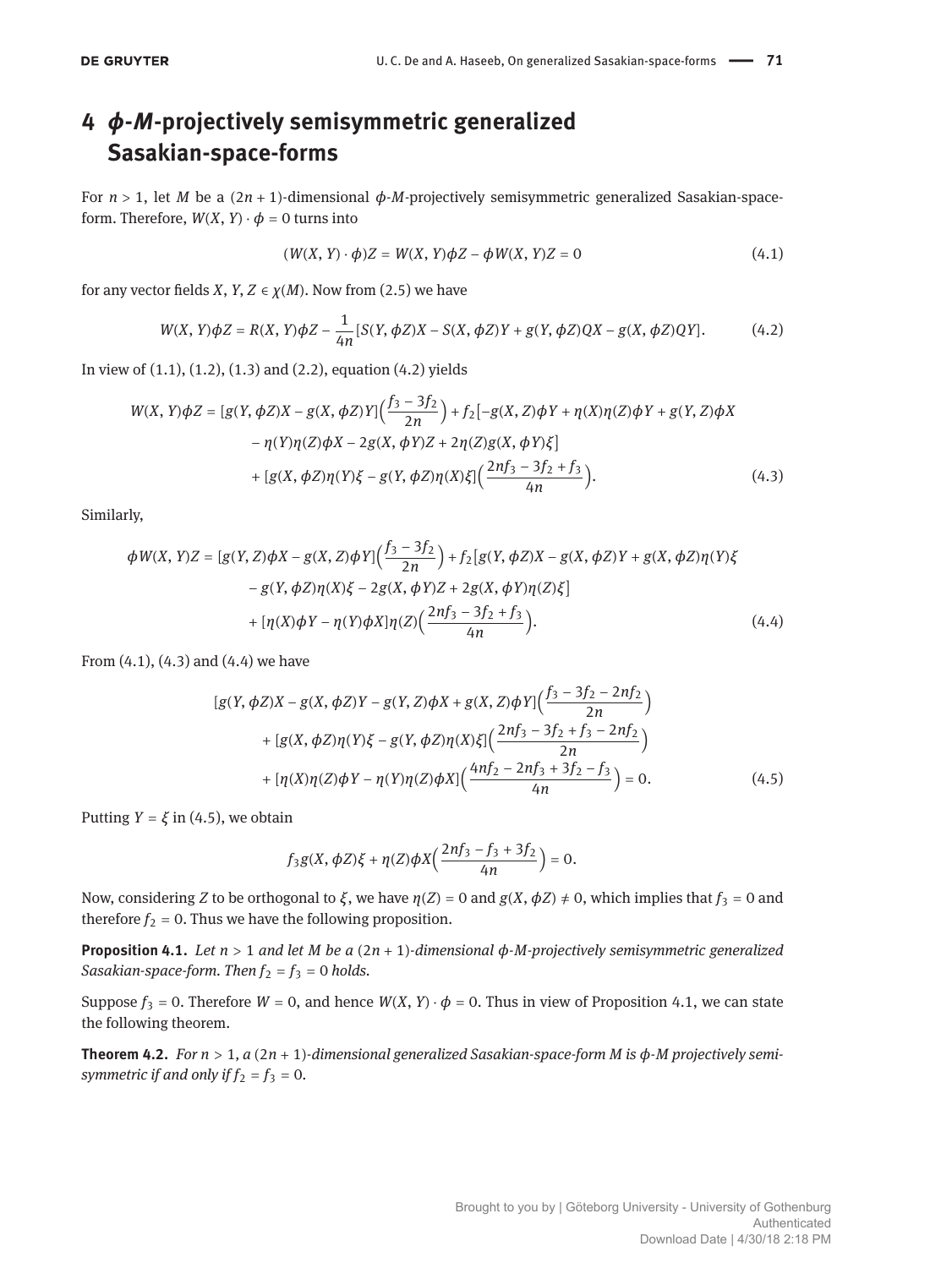## **5** *ϕ***-pseudo-projectively semisymmetric generalized Sasakian-space-forms**

For *n* > 1, let *M* be a (2*n* + 1)-dimensional *ϕ*-pseudo-projectively semisymmetric generalized Sasakianspace-form. Therefore,  $P(X, Y) \cdot \phi = 0$  turns into

$$
(P(X, Y) \cdot \phi)Z = P(X, Y)\phi Z - \phi P(X, Y)Z = 0
$$
\n
$$
(5.1)
$$

for any vector fields *X*, *Y*, *Z*  $\in \chi(M)$ . Now from (2.6) we have

$$
P(X, Y)\phi Z = aR(X, Y)\phi Z + b[S(Y, \phi Z)X - S(X, \phi Z)Y]
$$

$$
-\frac{r}{(2n+1)}\left(\frac{a}{2n+b}\right)[g(Y, \phi Z)X - g(X, \phi Z)Y].
$$
(5.2)

In view of  $(1.1)$ ,  $(1.2)$  and  $(2.2)$ , equation  $(5.2)$  yields

$$
P(X, Y)\phi Z = [g(Y, \phi Z)X - g(X, \phi Z)Y] [af_1 + (2nf_1 + 3f_2 - f_3)b - \frac{r}{(2n+1)}(\frac{a}{2n} + b)]
$$
  
+ af\_2[-g(X, Z)\phi Y + \eta(X)\eta(Z)\phi Y + g(Y, Z)\phi X  
- \eta(Y)\eta(Z)\phi X - 2g(X, \phi Y)Z + 2\eta(Z)g(X, \phi Y)\xi]  
+ af\_3[g(X, \phi Z)\eta(Y)\xi - g(Y, \phi Z)\eta(X)\xi]. (5.3)

Similarly,

$$
\phi P(X, Y)Z = [g(Y, Z)\phi X - g(X, Z)\phi Y] \Big[ af_1 + (2nf_1 + 3f_2 - f_3)b - \frac{r}{(2n+1)} \Big(\frac{a}{2n} + b\Big) \Big] + af_2[g(Y, \phi Z)X - g(X, \phi Z)Y + g(X, \phi Z)\eta(Y)\xi - g(Y, \phi Z)\eta(X)\xi - 2g(X, \phi Y)Z + 2g(X, \phi Y)\eta(Z)\xi] + [\eta(X)\eta(Z)\phi Y - \eta(Y)\eta(Z)\phi X] [af_3 + (3f_2 + (2n-1)f_3)b].
$$
 (5.4)

From  $(5.1)$ ,  $(5.3)$  and  $(5.4)$  we have

$$
[g(Y, \phi Z)X - g(X, \phi Z)Y - g(Y, Z)\phi X + g(X, Z)\phi Y]\Big[af_1 + (2nf_1 + 3f_2 - f_3)b - \frac{r}{(2n+1)}\Big(\frac{a}{2n} + b\Big)\Big] + af_2[g(Y, Z)\phi X - g(X, Z)\phi Y + g(X, \phi Z)Y - g(Y, \phi Z)X] + a(f_3 - f_2)[g(X, \phi Z)\eta(Y)\xi - g(Y, \phi Z)\eta(X)\xi] - [a(f_3 - f_2) + b(3f_2 + (2n-1)f_3)][\eta(X)\eta(Z)\phi Y - \eta(Y)\eta(Z)\phi X] = 0.
$$
 (5.5)

Putting  $Y = \xi$  in (5.5), we obtain

$$
\begin{aligned} \Big[af_3 - af_1 - (2nf_1 + 3f_2 - f_3)b + \frac{r}{(2n+1)} \Big(\frac{a}{2n} + b\Big) \Big] g(X, \phi Z) \zeta \\ + \Big[ af_3 + (3f_2 + (2n-1)f_3)b - af_1 - (2nf_1 + 3f_2 - f_3)b + \frac{r}{(2n+1)} \Big(\frac{a}{2n} + b\Big) \Big] \eta(Z) \phi X = 0. \end{aligned}
$$

Now, considering *Z* to be orthogonal to *ξ*, we obtain  $\eta(Z) = 0$  and  $g(X, \phi Z) \neq 0$ , which implies that

$$
f_3 = \frac{(a+2nb)}{(a+b)} f_1 + \frac{3b}{(a+b)} f_2 - \frac{r(a+2nb)}{2n(2n+1)(a+b)}.
$$
 (5.6)

Thus we have the following proposition.

**Proposition 5.1.** *For n* > 1 *and for a* (2*n* + 1)*-dimensional ϕ-pseudo-projectively semisymmetric generalized Sasakian-space-form M, equation* (5.6) *holds.*

Suppose (5.6) holds. Therefore  $P = 0$ , and hence  $P(X, Y) \cdot \phi = 0$ . Thus in view of Proposition 5.1, we can state the following theorem.

**Theorem 5.2.** *For n* > 1*, a* (2*n* + 1)*-dimensional generalized Sasakian-space-form is ϕ-pseudo-projectively semisymmetric if and only if* (5.6) *holds.*